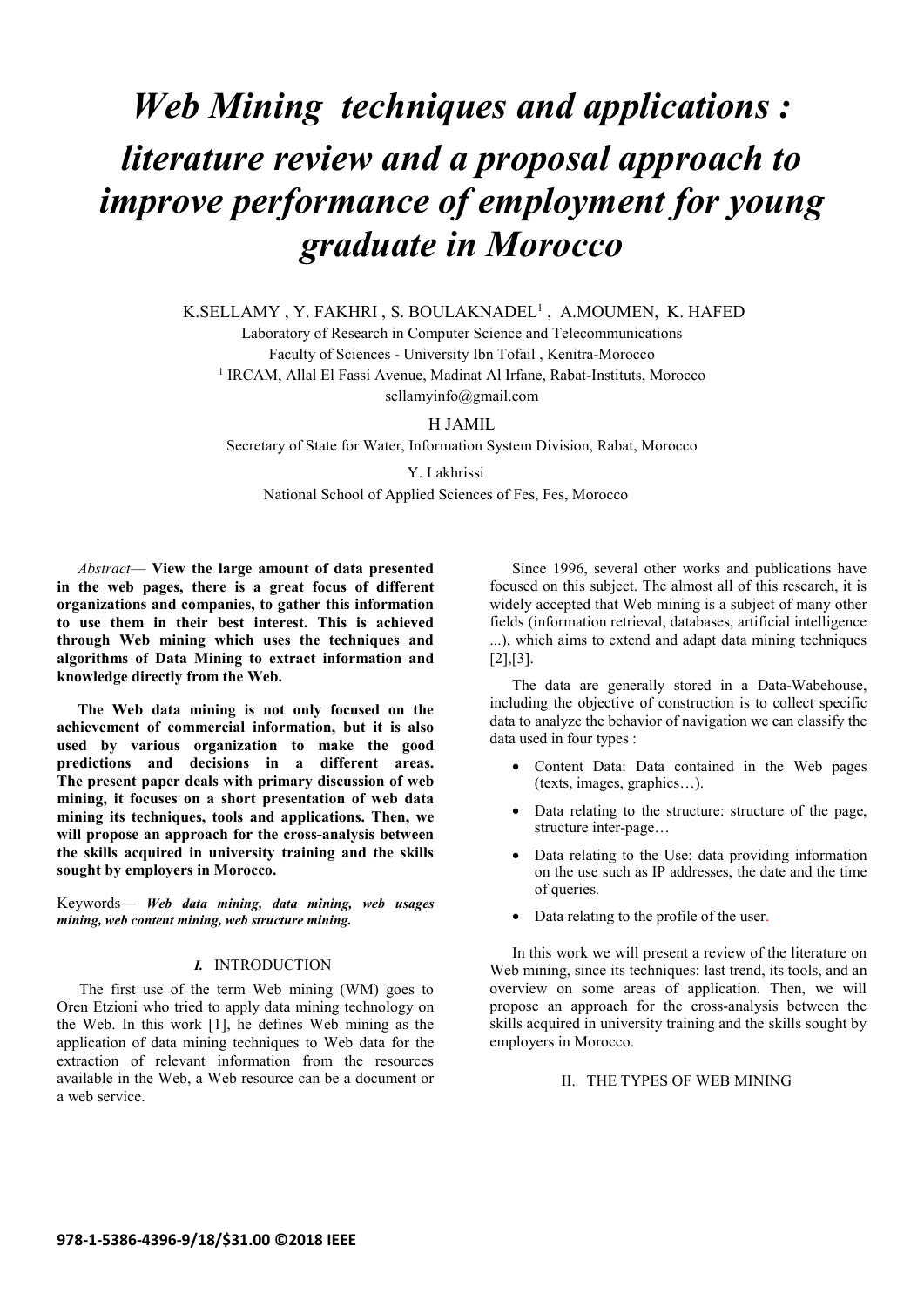According to the types of data to be extracted, we can divide the Web mining into three axes:

#### *A. Web Content Mining*

The Web content mining is the mechanism for extracting knowledge from the actual content of documents and web pages such as structured recordings, images, texts, videos, etc… [4].

#### *B. Web Structure Mining*

Web Structure Mining is an analysis of the structure of Web i.e. the architecture and the links that exist between the different sites. The analysis of the paths travelled allows, for example, determining how many pages to consult the internet users on the average and thus adapt the site tree for that the pages of the most sought after are in the first pages of the site. Similarly, research associations between the pages consulted allows improving the ergonomics of the site by creation of new links. We cited two well-known structures mining algorithms, PageRank and HITS [4].

## *C. Web usage mining*

The purpose of this methodology is to analyze user behavior and to extract interesting usage patterns from the interaction with the website. There are three steps in web usage mining that helps to navigate the web in an effective way. These steps include the preprocessing, pattern discovery and pattern analysis.



Fig1: Classification of Web Mining

## III.WEB MINING TECHNIQUES : LAST TRENDS

Several techniques and algorithms are used by the web mining for the exploration of the data-web we present someone [5]:

## *A. Types of classification models:*

- Classification by decision tree induction
- Bayesian Classification
- Neural Networks
- Support Vector Machines (SVM)
- Classification Based on Associations
- *B. Types of clustering methods* 
	- Partitioning Methods.
	- Hierarchical Agglomerative (divisive) methods.
	- Density based methods.
	- Grid-based methods.
	- Model-based methods.

## *C. Types of association rule*

- Multilevel association rule.
- Multidimensional association rule.
- Quantitative association rule.

Many results have been obtained by implementing the different web mining algorithms which help businesses in structuring and organizing the website. The following table provides insight into the findings from the previous research in the data and web mining.

|  | Year | Algorithm/<br><b>Researchers</b><br><b>Method</b>                                                 |                                                                                                      | Input                                      | <b>Results</b>                                                                                                                                                          |
|--|------|---------------------------------------------------------------------------------------------------|------------------------------------------------------------------------------------------------------|--------------------------------------------|-------------------------------------------------------------------------------------------------------------------------------------------------------------------------|
|  | 2017 | Hesham Abdo<br>Ahmed Aqlan<br>Shoiab<br>Ahmed Ajit<br>Danti [6]                                   | MLPReg-<br>ressor,<br>Multilayer<br>Perceptron,<br>Linear<br>Regression,<br><b>SMO</b><br>Regression |                                            | these methods is used<br>for time series analysis<br>to predict future events<br>based on past events'<br>Time series forecast'                                         |
|  | 2016 | Radhika<br>Bairagade,<br>Nikita Afre,<br>Nirmala<br>singh, and<br>Durga<br>Bhamare <sup>[7]</sup> | Smart-<br>Crawler                                                                                    | Web<br>site                                | SmartCrawler<br>is<br>a<br>focused<br>robot<br>for<br>location<br>and<br>exploration of the site.<br>it is for snatching deep<br>web interfaces.                        |
|  | 2016 | S.Sharma and<br>S.SLodhi <sup>[8]</sup>                                                           | Decision<br>Tree<br>Algorithm                                                                        | Web<br>log<br>files                        | The<br>proposed<br>web<br>method<br>mining<br>withstand with all the<br>applied<br>input<br>Parameters.                                                                 |
|  | 2016 | S. SPatil and<br>HP.<br>Khandagale<br>$\lceil 8 \rceil$                                           | Various<br>web mining<br>algorithm [                                                                 | Web<br>site<br>navigat<br>ion log<br>files | The proposed method<br>helps to identify the<br>pattern<br>in<br>user<br>an<br>effective<br>way<br>and<br>reduces<br>the<br>time<br>expended<br>by<br>the<br>developer. |
|  | 2016 | A. Raiyani<br>and S.S.<br>Pandya <sup>[8]</sup>                                                   | Reviewed<br>Knowledge<br>Discovery<br>in Database                                                    |                                            | information<br>provide<br>about approaches used<br>in Knowledge disco-<br>very process through<br>different                                                             |

| TABLE 1: LITERATURE SURVEY ON WEB MINING |  |
|------------------------------------------|--|
|                                          |  |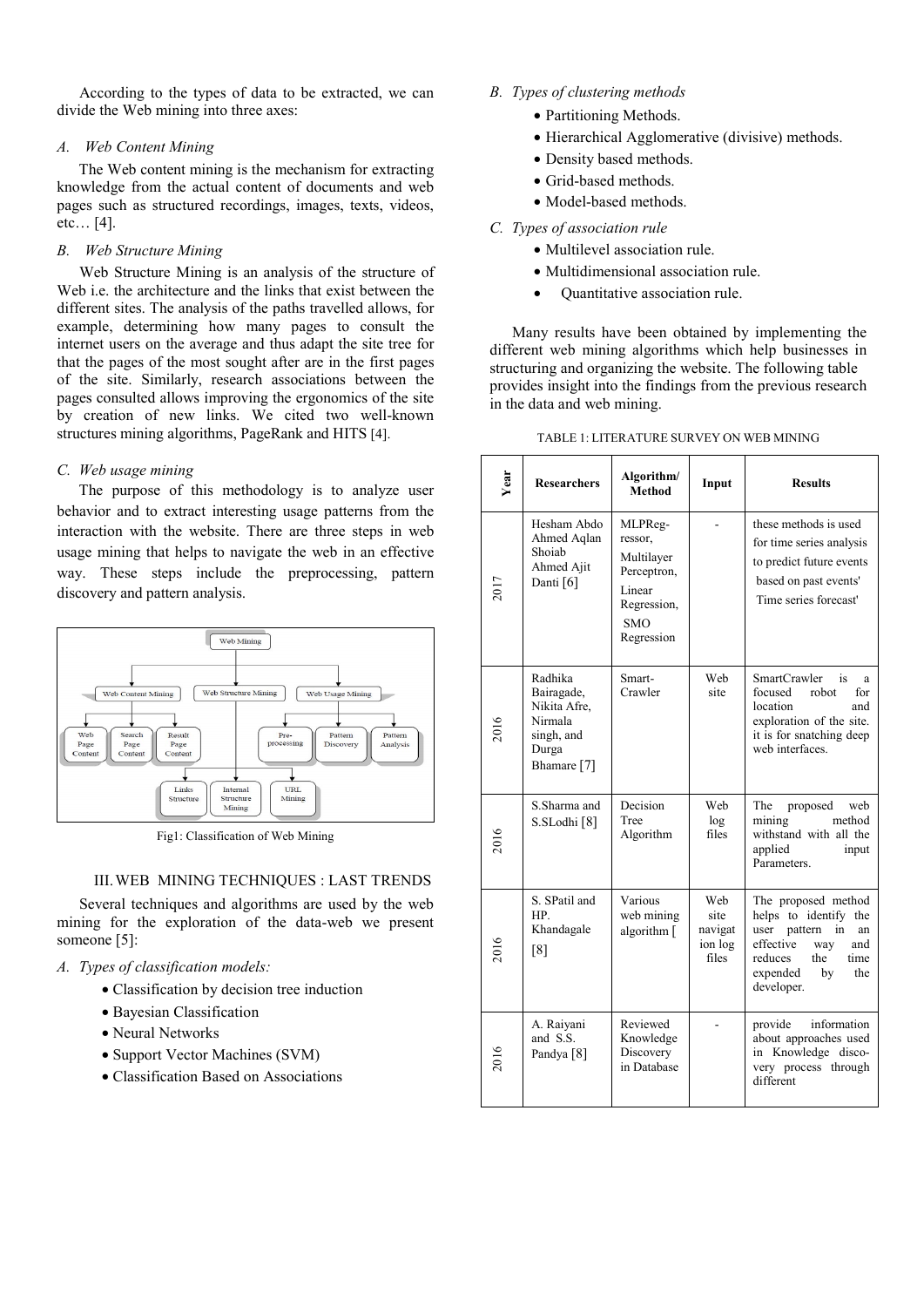| Year    | <b>Researchers</b>                                                       | Algorithm/<br><b>Method</b>                                                       | Input                        | <b>Results</b>                                                                                                                                                               |
|---------|--------------------------------------------------------------------------|-----------------------------------------------------------------------------------|------------------------------|------------------------------------------------------------------------------------------------------------------------------------------------------------------------------|
| 2016    | P.Sukumar<br>and al $[8]$                                                | Investigate<br>and<br>implement-<br>ed various<br>web mining<br>algorithm         | Raw<br>Log<br>Files          | Provided benefits and<br>limitations<br>of<br>the<br>reviewed algorithms                                                                                                     |
| 2016    | Sunena and<br>K. Kaur $[8]$                                              | Compared<br>various<br>data mining<br>techniques                                  |                              | The<br>comparison<br>is.<br>helpful for providing<br>web services to the<br>users                                                                                            |
| 2015    | C Bull etal<br>[8]                                                       | Software<br>Architec-<br>ture for<br>Mental<br>Health<br>Self-<br>Manage-<br>ment | Hardw<br>are<br>log<br>files | The<br>proposed<br>methods<br>allow<br>and<br>asecurestorage<br>large-scale<br>data<br>collection.                                                                           |
| 2015    | B. K. Malviya<br>and J.<br>Agrawal <sup>[8]</sup>                        | Studied<br>various<br>techniques<br>of W U M                                      |                              | Described the whole<br>web<br>mining<br>proves<br>and<br>problems<br>the<br>encountered in it.                                                                               |
| 2015    | Ms Shashi<br>Sahu l<br>Leena Sahu2<br>$[9]$                              | EPLogClea<br>-ner<br>Two-level<br>clustering<br>Noise<br>Detector                 | web<br>log                   | EPLogCleaner<br>filters<br>better than traditional<br>methods<br>of<br>data<br>cleansing<br>it exceeds<br>30% of URL requests.                                               |
| 2013    | A. Raiyani<br>and Prof<br>. S.S. Pandya<br>[8]                           | Distinct<br>User<br>Identifica-<br>tion (DUI)                                     | User<br>Log<br>files         | Proposed<br>method is<br>effective<br>for<br>fraud<br>detection and unusual.<br>suspicious<br>activities<br>on the secure data.                                              |
| 3<br>20 | , Mehul P.<br>Barot, Shaily<br>G.Langhnoja,<br>Darshak B.<br>Mehta, [10] | <b>DBSCAN</b>                                                                     | Web<br>log<br>files          | The<br>proposed<br>web<br>mining method used to<br>find user's having<br>common behavior and<br>access patterns.                                                             |
|         | Loraine<br>Charlet Annie<br>M.C, Ashok<br>Kumar D<br>$[11]$              | Apriori<br>K-Apriori<br>K-means                                                   | Web<br>pages                 | Experiments<br>are<br>performed using real<br>and synthetic data, and<br>found<br>Apriori<br>algorithm<br>less<br><i>is</i><br>efficient compared to<br>K-Apriori algorithm. |

# IV.WEB MINING TOOLS

The tools of Web mining allows to download the data from the web, also it gathers appropriate information and perfectly adjusted data. In this part we offer various types of instruments used in this field and do not need to encoded by robots in their entirety, which would require a strong knowledge in PHP or Java / Python,JavaScript, HTML, CSS and XPath some of them are free; some of them have trial periods and paid offers.

According to [12] [13] [14] [15], the table following represents some tools used in the web mining their characteristics /tasks, languages and supported Operating Systems.

| TABLE2: WEB MINING TOOLS CLASSIFICATION |  |  |
|-----------------------------------------|--|--|
|                                         |  |  |

| <b>Tools</b>                                    | Area of                  |                                                             |                                                      | <b>Tasks and</b>                                                                                                                                                                                      |
|-------------------------------------------------|--------------------------|-------------------------------------------------------------|------------------------------------------------------|-------------------------------------------------------------------------------------------------------------------------------------------------------------------------------------------------------|
|                                                 | <b>Web</b><br>mining     | Langua-<br>ge                                               | Sup-<br>ported<br>0.5                                | characteristics                                                                                                                                                                                       |
| Screen-Scraper                                  | Web<br>Content<br>Mining | Java<br>Python.<br>Jython.<br>NET, VB,<br><b>ASP</b><br>PHP | Linux,<br>Win-<br>dows                               | It is able to do a search in a<br>database SQL, a SQL server,<br>extract the contents of the<br>Web with a knowledge of the<br>proxy                                                                  |
| Web Content Extractor                           | Web<br>Content<br>Mining | Python                                                      | Win-<br>dows                                         | This tool extracts specific<br>data from a website such as<br>business sector figures data<br>about books and articles and<br>download in extracts data<br>from<br>password<br>protected<br>websites. |
| Mozenda                                         | Web<br>Content<br>Mining | Javriptas                                                   | Win-<br>dows                                         | With Mozenda,<br>users can<br>extract, store and circulate<br>data to several destinations.                                                                                                           |
| Web Info<br>Extractor                           | Web<br>Content<br>Mining |                                                             | Win-<br>dows                                         | It is Easy to characterize<br>extraction assignment,<br>Can<br>multi-undertaking<br>in<br>run<br>same time, Monitor pages<br>and recover new substance                                                |
| scrappy                                         | Web<br>Content<br>Mining | Python                                                      | Linux,<br>Win-<br>dows,<br>Mac<br>and<br><b>BSD</b>  | collaborative<br>Scrapy is<br>a<br>open source framework that<br>allows you to extract data<br>from a website quickly and<br>easily.                                                                  |
| ≃                                               | Web<br>Usage<br>Mining   | Scripting:<br>language<br>like<br>Python,<br>Ruby,<br>Perl  | <b>UNIX</b><br>platfor<br>ms<br>Windo<br>ws<br>MacOS | R is a language or a free<br>statistical<br>environment<br>for<br>computing and graphics                                                                                                              |
| Web Site<br>Information Filter<br>System (SIFT) | web<br>usage<br>mining   | <b>JAVA</b><br>Procedu-<br>ral SQL                          | Linux,<br>Windo-<br>WS,                              | <b>SIFT</b><br>Web<br>automatically<br>a set of beliefs<br>defines<br>exploit<br>find<br>to<br>interesting patterns                                                                                   |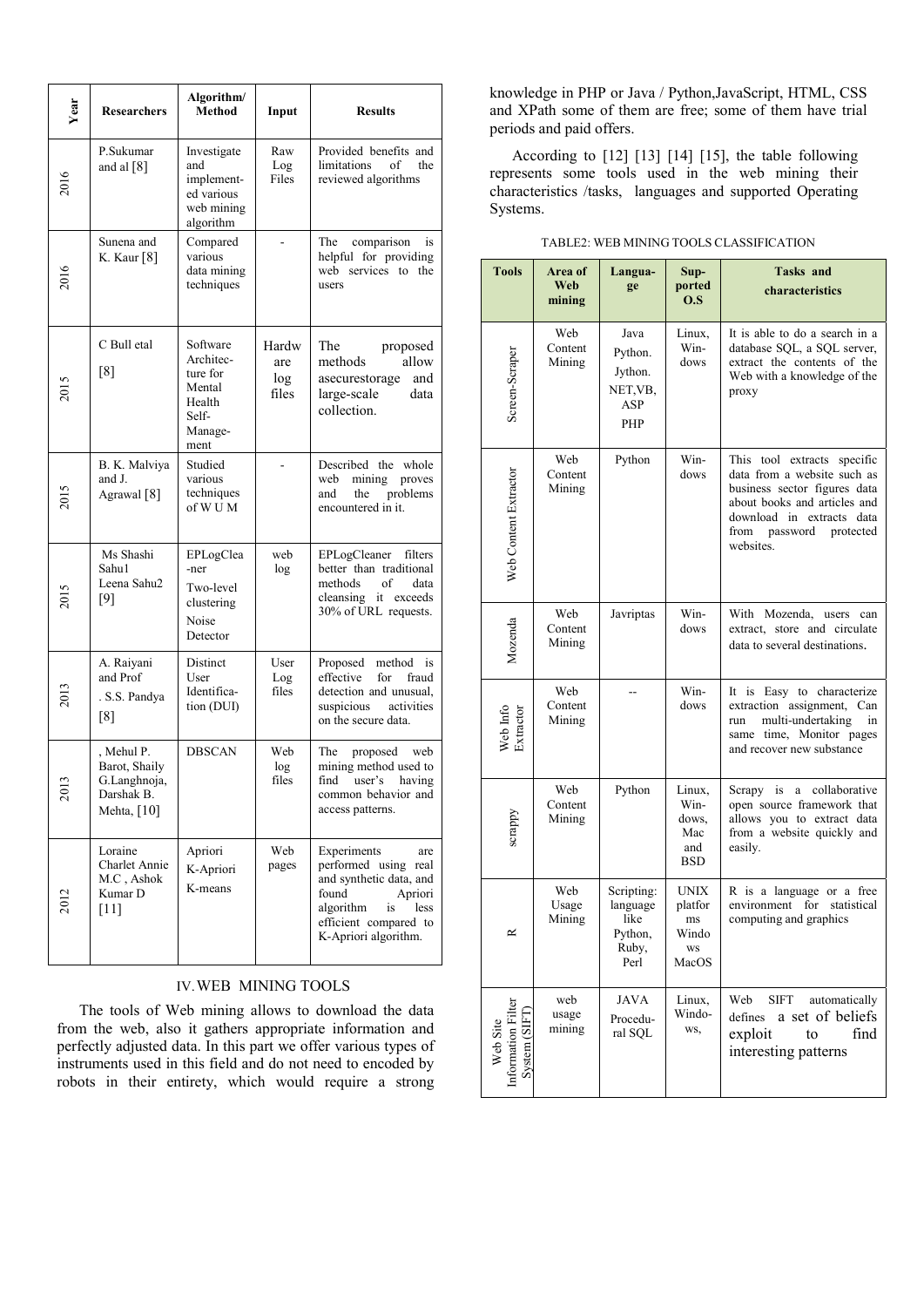| <b>Tools</b>                | Area of<br>Web<br>mining | Langua-<br>ge                             | Sup-<br>ported<br>O.S   | <b>Tasks and</b><br>characteristics                                                                               |
|-----------------------------|--------------------------|-------------------------------------------|-------------------------|-------------------------------------------------------------------------------------------------------------------|
| Web<br>utilization<br>miner | Web<br>Usage<br>Mining   | Java                                      | Linux,<br>Win-<br>dows. | It discovers the navigation<br>patterns, visualization and it<br>prepares log files, and creates<br>basic report. |
| Redwood                     | web<br>usage<br>mining   | Java and<br><b>EJB</b><br>techno-<br>logy | Win-<br>dows.<br>Linux  | Redwood is an ASP-based<br>tool for web log, it's a open<br>source.                                               |

#### V. WEB MINING APPLICATIONS

Lastly, the domain of web searches has increased, which gives importance and a variety of web mining application domains. We quote:

#### • *E-Learning*

E-learning provides an opportunity to learn online, this area has to exploit the web mining to improve and increase the quality of the learning process encouraging users [16].

## • *Personalization of web content and a web design*

In general, a personalized web site identifies its users, collects information about their priorities and tailors its services to satisfy the needs of the user. And the web design can help to retrieve only relevant documents [13].

#### • *Fraud detection*

Unauthorized users can be traced using search results of web log data. A user unsuccessfully trying the access to any web site may be an intruder tries to break the password of restricted area of website [13].

#### • *Identify Web Robots*

Web Robots are software programs that behave like human for target website. These programs are very harmful for websites because they may crack a password or may breakdown the site by continuous fake requests [13].

#### • *E-commerce*

Several information extracted from the web is used in E- commerce, for example, improving marketing, improving the production and improving the customer relationships

#### • *Personalized Portal for the Web*

Personalized portal i.e. a web site designed to have the look-and-feel and content personalized to the needs of an individual end-user. Yahoo was the first to introduce this concept that allows us to create custom portals like Yodlee which led to the celebrity Yahoo website [17].

#### VI. FUTURE DEVELOPMENT OF WEB MINING

Some of the future scopes of web mining are:

- Digital forensics investigations [13].
- Crime investigation [13].
- Automated data cleaning [13].
- Robot detection and filtering [13].
- Transaction identification [13].
- Cloud mining [13].
- Temporal Evolution of the Web [17].
- Web Metrics and Measurements [17].

#### VII. CONCLUSION & FUTURE WORK

In this paper, we have presented the web data mining concept and techniques with an insight into the findings from the previous research in the data and web mining, we also listed the tools with their characteristics, and then we quote some web mining areas.

Our study aims to apply the latest trends of web mining and data mining in the education and employment field in Morocco, by the cross analysis between skills acquired in university and the skills sought by employers. More specifically, by conducting a quantitative and qualitative study of the skills taught during university period and the skills required by the job market, collected from web portals using web mining techniques and algorithms, then we will study the different variables. Later we will develop a model of proposal prototype to characterize the general properties.

The diagrams below summarize our proposed approach and prototype, which will be improved as this study progresses.



Fig2: A proposal approach of our research (quantitative – qualitative and prototype)